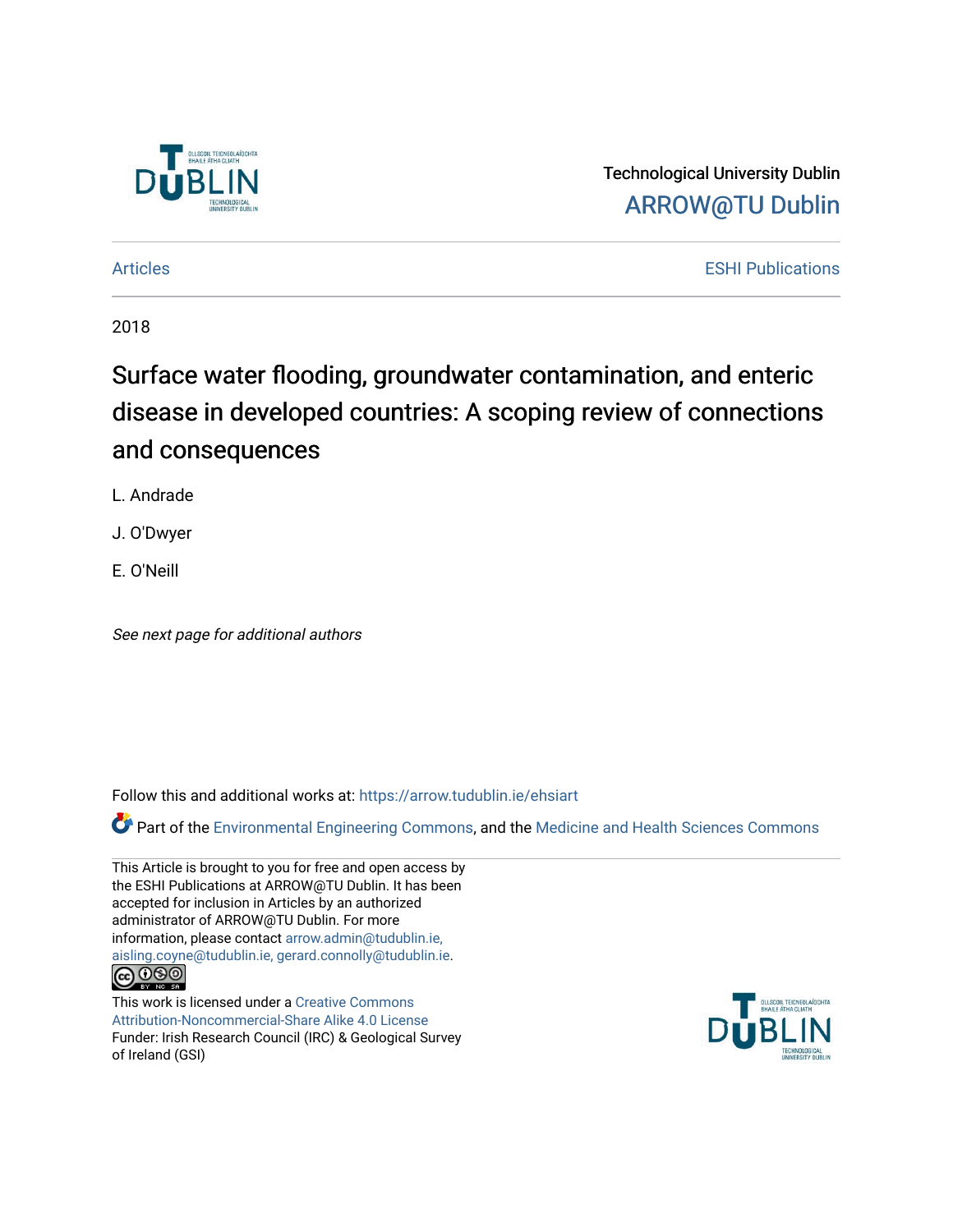### Authors

L. Andrade, J. O'Dwyer, E. O'Neill, and Paul Hynds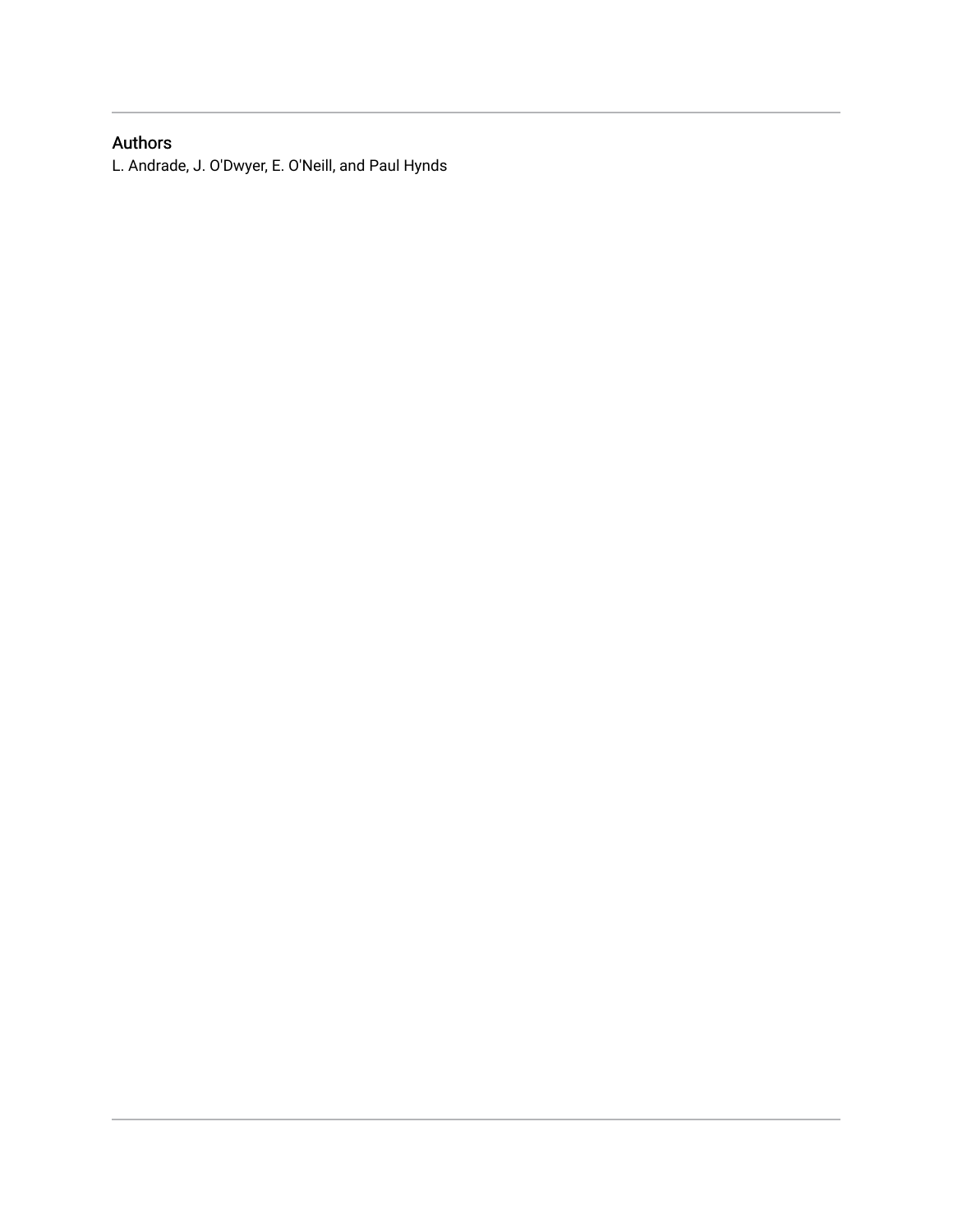Environmental Pollution 236 (2018)  $540-549$  $540-549$ 

Contents lists available at ScienceDirect

Environmental Pollution

journal homepage: [www.elsevier.com/locate/envpol](http://www.elsevier.com/locate/envpol)

## Surface water flooding, groundwater contamination, and enteric disease in developed countries: A scoping review of connections and consequences $*$

L. Andrade <sup>a</sup>, J. O'Dwyer <sup>b</sup>, E. O'Neill <sup>a</sup>, P. Hynds <sup>c, \*</sup>

<sup>a</sup> School of Architecture, Planning & Environmental Policy, University College Dublin, Ireland b School of Biological, Earth and Environmental Sciences, University College Cork, Cork, Ireland <sup>c</sup> Environmental Sustainability & Health Institute, Dublin Institute of Technology, Ireland

#### article info

Article history: Received 28 November 2017 Received in revised form 23 January 2018 Accepted 30 January 2018

Keywords: Enteric infection Groundwater contamination Flooding Climate Waterborne pathogens

#### **ABSTRACT**

Significant volumes of research over the past four decades has sought to elucidate the social, infrastructural, economic, and human health effects of climate change induced surface flooding. To date, epidemiological and public health studies of flooding events have focused on mental health effects, vector-borne diseases, and infectious enteric disease due to floodwater contact (i.e. typically low consumption rates). The inherent nature of groundwater (i.e. out of sight, out of mind) and the widely held belief that aquifers represent a pristine source of drinking water due to natural attenuation may represent the "perfect storm" causing direct consumption of relatively large volumes of surface floodcontaminated groundwater. Accordingly, the current study sought to systematically identify and synthesize all available peer-reviewed literature pertaining to the nexus between surface flooding, groundwater contamination and human gastroenteric outcomes. Just 14 relevant studies were found to have been published during the period 1980-2017, thus highlighting the fact that this potentially significant source of climate-related exposure to environmental infection has remained understudied to date. Studies differed significantly in terms of type and data reporting procedures, making it difficult to discern clear trends and patterns. Approximately 945 confirmed cases of flood-related enteric disease were examined across studies; these concurred with almost 10,000 suspected cases, equating to approximately 20 suspected cases per confirmed case. As such, no regional, national or global estimates are available for the human gastrointestinal health burden of flood-related groundwater contamination. In light of the demonstrable public health significance of the concurrent impacts of groundwater susceptibility and climate change exacerbation, strategies to increase awareness about potential sources of contamination and motivate precautionary behaviour (e.g. drinking water testing and treatment, supply interruptions) are necessary. Mainstreaming climate adaptation concerns into planning policies will also be necessary to reduce human exposure to waterborne sources of enteric infection.

© 2018 Elsevier Ltd. All rights reserved.

### 1. Introduction

Flooding represents one of the most devastating naturally occurring environmental hazards and has the potential to inflict major societal, infrastructural, and environmental damage ([Barredo, 2007; Owrangi et al., 2014](#page-10-0)). Moreover, it is now widely

Corresponding author.

E-mail address: [hyndsp@tcd.ie](mailto:hyndsp@tcd.ie) (P. Hynds).

accepted that climate change will exacerbate the frequency and intensity of significant flood events into the future [\(Mousavi et al.,](#page-11-0) [2011; Pall et al., 2011; Arnell and Gosling, 2016](#page-11-0)). For example, a recent high-resolution (1.5 km grid spacing) hydrological modelling study in the UK predicts increasing hourly rainfall during winter months, in addition to intensification of short-duration high-threshold rainfall events during summer periods, indicative of significant flash flooding [\(Kendon et al., 2014\)](#page-11-0). Similarly, [Arnell](#page-10-0) and Gosling  $(2016)$  used the HadCM<sub>3</sub> and SRES  $A_1b$  climate models to predict that current 100-year floods will occur at least twice as frequently across 40% of the world, with approximately 450 million people and 430,000 km<sup>2</sup> rural land affected by 2050.







 $*$  This paper has been recommended for acceptance by Dr. Harmon Sarah Michele.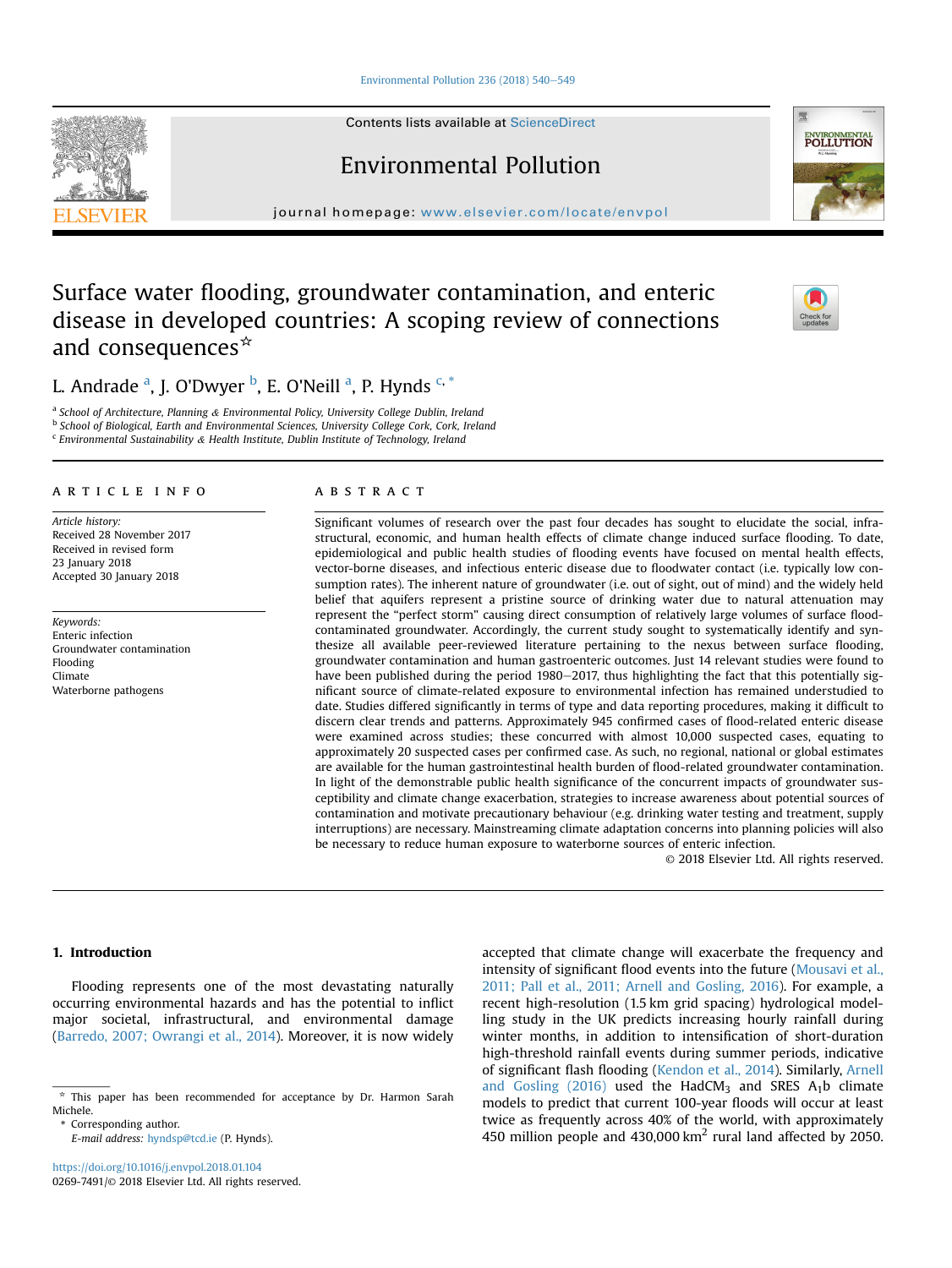While the structural damage and subsequent costs associated with flood events have and will likely continue to receive widespread media attention, [\(Devitt and O'Neill, 2017\)](#page-10-0), far less attention is given to the potential adverse human health effects of these climatic events [\(Semenza et al., 2012\)](#page-11-0).

Within the context of increasing flood frequency and severity, the subsequent mobilization of enteric pathogens within the environment, and particularly those from anthropogenic sources (e.g. inundated water treatment systems, septic tanks, and farmyards), followed by transmission of microbiologically rich material to rivers, coastal waters, and groundwater, represents an area of particular concern ([Ivers and Ryan, 2006; Ten Veldhuis et al., 2010;](#page-11-0) [De Man et al., 2014\)](#page-11-0). The impact of extreme weather events has been shown to trigger waterborne disease outbreaks via infrastructural inundation, hydrological short circuiting/preferential flow, and subsequent consumption of contaminated water ([Curriero et al., 2001; O'Dwyer et al., 2016\)](#page-10-0). However, compared with flood-related infrastructural impacts, the increased exposure to waterborne pathogens is less well understood. Similarly, work on the socioeconomic costs of flooding events and climate change adaptation have tended to focus on river and coastal flooding ([Rojas](#page-11-0) [et al., 2013\)](#page-11-0), with far less information available pertaining to public and private groundwater sources.

Groundwater represents the world's most extracted raw material ( $\approx$ 982 km<sup>3</sup>/annum), and supplies approximately 31.5% (2.2 billion people) of the global population with domestic drinking water ([Margat and Van der Gun, 2013; Murphy et al., 2017](#page-11-0)). For example, presently, 138.5 million Americans derive their daily drinking water from a groundwater source ([US EPA, 2015](#page-11-0)). In high income countries, the widely held presumption that groundwater is a universally safe resource has resulted in undesirable practises ([Charrois, 2010; Kreutzwiser et al., 2011; Hynds et al., 2013\)](#page-10-0). [Jin and](#page-11-0) [Flury \(2002\)](#page-11-0) have shown that groundwater supplies are responsible for a disproportionate number of reported waterborne disease outbreaks. During the period 1971 to 2008, [Wallender et al. \(2014\)](#page-11-0) identified at least 36 waterborne outbreaks reported to the Center for Disease Control and Prevention (CDC) Waterborne Disease and Outbreak Surveillance System (WBDOSS) which were associated with preceding heavy rainfall or flooding. Similar studies have shown that, even during relatively "normal" meteorological conditions, the contamination mechanisms associated with groundwater sources are intricate, temporal, localised, and frequently source-specific [\(Howard et al., 2003;](#page-11-0) [Engstr](#page-11-0)ö[m et al., 2017](#page-11-0)).

Notwithstanding the global importance of groundwater, the inherent complexities (and lack of understanding) associated with groundwater contamination mechanisms, and the increasing frequency and severity of flood events, to date, no comprehensive synthesis of the nexus between surface flooding, groundwater contamination, and the incidence of enteric disease has been published in the scientific literature. In isolation, these represent separate water security issues, however, in light of the potentially significant public health impacts of climate change, such a review is undoubtedly warranted. Accordingly, in order to acquire an improved understanding of the sources, pathways and receptors present at the interface between flooding, groundwater contamination and human gastrointestinal health, an exhaustive scoping review of relevant epidemiological and hydro (geo)logical studies has been undertaken. All pertinent data associated with exposures, mechanisms, and risk factors associated with flood-related, groundwater-borne enteric illness were extracted and homogenised. Due to a lack of consistent reporting and surveillance, in addition to auxiliary issues associated with waterborne infection in regions characterised by low levels of economic and social development (e.g. hygiene, (mal)nutrition, availability of healthcare services, etc.), the current review focused on high income regions, defined as developed economies, according to the World Economic Situation and Prospects (WESP) 2017 Report [\(United Nations, 2017\)](#page-11-0). Identification of the causative factors associated with flood-related, groundwater-borne enteric illness will aid development of evidence-based practises, policies and procedures to mitigate future public health risks.

#### 2. Methods

#### 2.1. Literature identification, data sources, and searches

The overarching review protocol has been adapted from several previous studies [\(Sargeant et al., 2006; Graham and Polizzotto,](#page-11-0) [2013; Hynds et al., 2014a\)](#page-11-0). The developed primary research question guiding the review was:

What are the incidence, frequency, causative organism(s), and mechanism(s) associated with outbreaks of communicable/notifiable enteric infection caused by consumption of groundwater affected by surface water flooding in developed countries/regions?

Both Scopus and Web of Science databases were searched on June 22nd, 2017 (author LAA), with the Source-Pathway-Receptor-Consequence (SPRC) Model employed for search term development and literature identification [\(Fig. 1\)](#page-4-0). The search was limited to papers in English and published from 1980 until present ([Table 1\)](#page-4-0). Literature scans employed Boolean positional operators ("AND", "OR", "SAME", "WITH", "ADJ") to appropriately refine literature identification, with supplementary legacy searches of article bibliographies ( $n = 12$ ) and grey literature sources performed manually (LAA). Article inclusion required confirmation of infection via stool sampling, and/or confirmation of microbial groundwater contamination (faecal indicator organisms (FIO) or enteric pathogens) during or soon after a surface water flooding event. Epidemiological studies, whether descriptive or analytical, were considered eligible once a groundwater source directly contaminated by surface flooding was designated the primary source of enteric infection.

#### 2.2. Study selection

As shown [\(Fig. 2;](#page-4-0) Identification), 4806 potentially appropriate articles were identified via the first (ID) review phase, decreasing to 3477 upon de-duplication [\(Fig. 2;](#page-4-0) Screening). The first phase of screening was undertaken via an assessment of article title, year, and abstract, and based upon developed eligibility criteria [\(Table 2\)](#page-5-0), resulting in 112 articles going forward for eligibility assessment ([Fig. 2](#page-4-0); Eligibility). Full-texts were independently and concomitantly analysed by two researchers, again using developed inclusion/exclusion (eligibility) criteria. Abstracts without a full text (e.g. conference proceedings) were excluded at this stage. The primary inclusion criteria were: i) English-language articles only, ii) articles published after January 1st, 1980, iii) events occurring in high economies as defined in the WESP Report [\(United Nations, 2017\)](#page-11-0), iv) groundwater-related outbreaks or groundwater source contamination triggered/caused by flooding events, v) groundwater consumption as the pathway of infection, vi) presence of post-event measurement of waterborne enteric pathogens (infection/contamination) or FIO (contamination), and vii) confirmed enteric waterborne illnesses in human population(s) (e.g. verotoxigenic E. coli (VTEC)/shiga-toxin producing E. coli (STEC), Cryptosporidium, Campylobacter, Salmonella, Giardia, norovirus, etc.).

Articles excluded during this phase were those that: i) reviewed results of previously published studies, ii) failed to establish a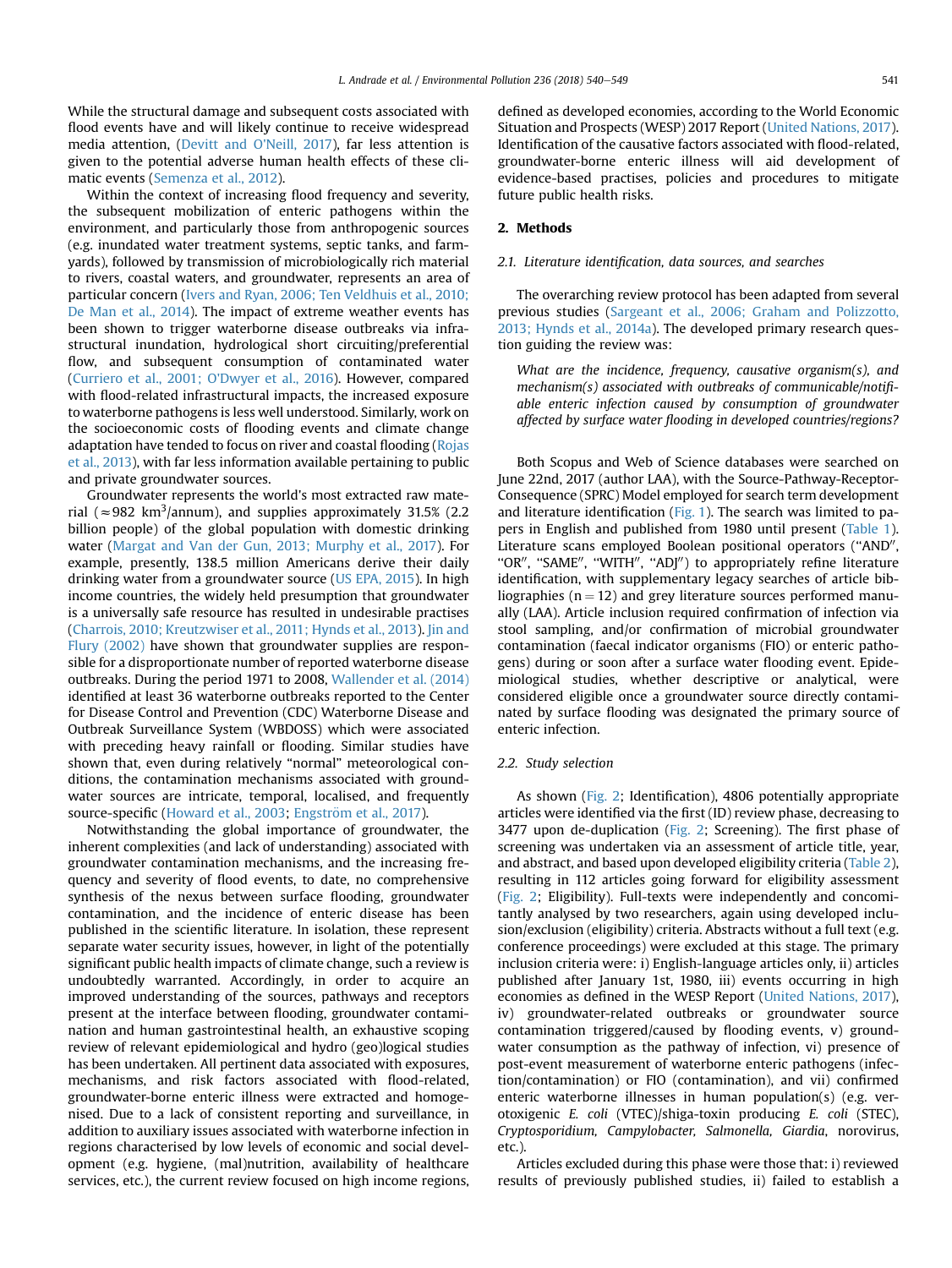<span id="page-4-0"></span>

Fig. 1. Schematic of the connection between flood events (Source), groundwater contamination (pathways), and human exposure to contaminants (receptor).

Table 1

Search terms used in database search and correspondent classifications.

| Term Classification  | Search Terms                                                                                       |
|----------------------|----------------------------------------------------------------------------------------------------|
| Hazard               | Flood, Rainfall, Storm, Contamination Source, Pluvial, Surge, Fluvial, Overland, Inundation, Surge |
| Pathway              | Well, Borehole, Aquifer, Spring, Subsurface, Waterborne, Water-borne, Groundwater                  |
| Receptor/Consequence | Outbreak, Enteric, Sporadic, Gastroenteritis, AGI, Infection, Illness, Pathogen, Faecal, Epidemic  |



Fig. 2. Systematic review protocol employed during the current study including results of literature identification, screening, eligibility assessment, and final study inclusion.

causative/triggering link between surface flooding and contamination/outbreak events, iii) identified infection pathway as one other than direct groundwater consumption (primary cases), iv) provided a vague or indistinct description of the flooding event i.e. non-hydrological interpretation, v) presented unformatted and/or integrated event data which could not be extracted and/or discretised, vi) investigated groundwater not used for human consumption, and vii) reported surface flooding events previously studied by other included articles. Disagreements to eligibility were resolved via consensus among authors (LAA, PDH). In instances where data formatting and/or integration did not permit effective event-based extractions (e.g. flood-related outbreak data included within data from other non-flood related outbreaks), article authors were contacted at least three times over a 1-month period. In the absence of an author response after 1 month, papers were excluded (Exclusion Criteria v).

#### 2.3. Quality assessment

Included papers were characterised by varying study designs, data reported, and overall objectives, thus in order to obtain comparable quality scores a single multi-disciplinary quality assessment tool was chosen, adapted from [Mårtensson et al. \(2016\).](#page-11-0) Two researchers (LAA, PDH) independently rated the general research quality aspects for each included study, with all articles scoring >70% and thus deemed 'Acceptable' for data extraction and synthesis.

#### 2.4. Data extraction

All relevant data were extracted to, homogenised and verified within MS Excel 2016 spreadsheets. Data extractions were classified and exported under seven primary categories, namely, bibliographic details, study region (e.g. climate, settlement type, (hydro) geological setting, etc.), groundwater supply (e.g. type, historical water quality, susceptibility, depth, treatment(s) undertaken, use(s), etc.), flooding event (e.g. flood type, cause(s), intensity, etc.), contamination data (FIO/pathogen presence and type, analytical techniques, contamination source(s), confirmed ingress mechanisms, etc.), waterborne infection (outbreak types, analytical technique(s), numbers affected, attack rate, general practitioner (GP) visits and hospitalisation rates, crude incidence rates, symptomology, dose-response, etc.), and contamination/outbreak intervention(s) (type, success, time-lag, etc.). Articles were classified according to study design (i.e. outbreak (epidemiological) investigation or groundwater contamination study), while epidemiological studies were further categorised i.e. descriptive or analytical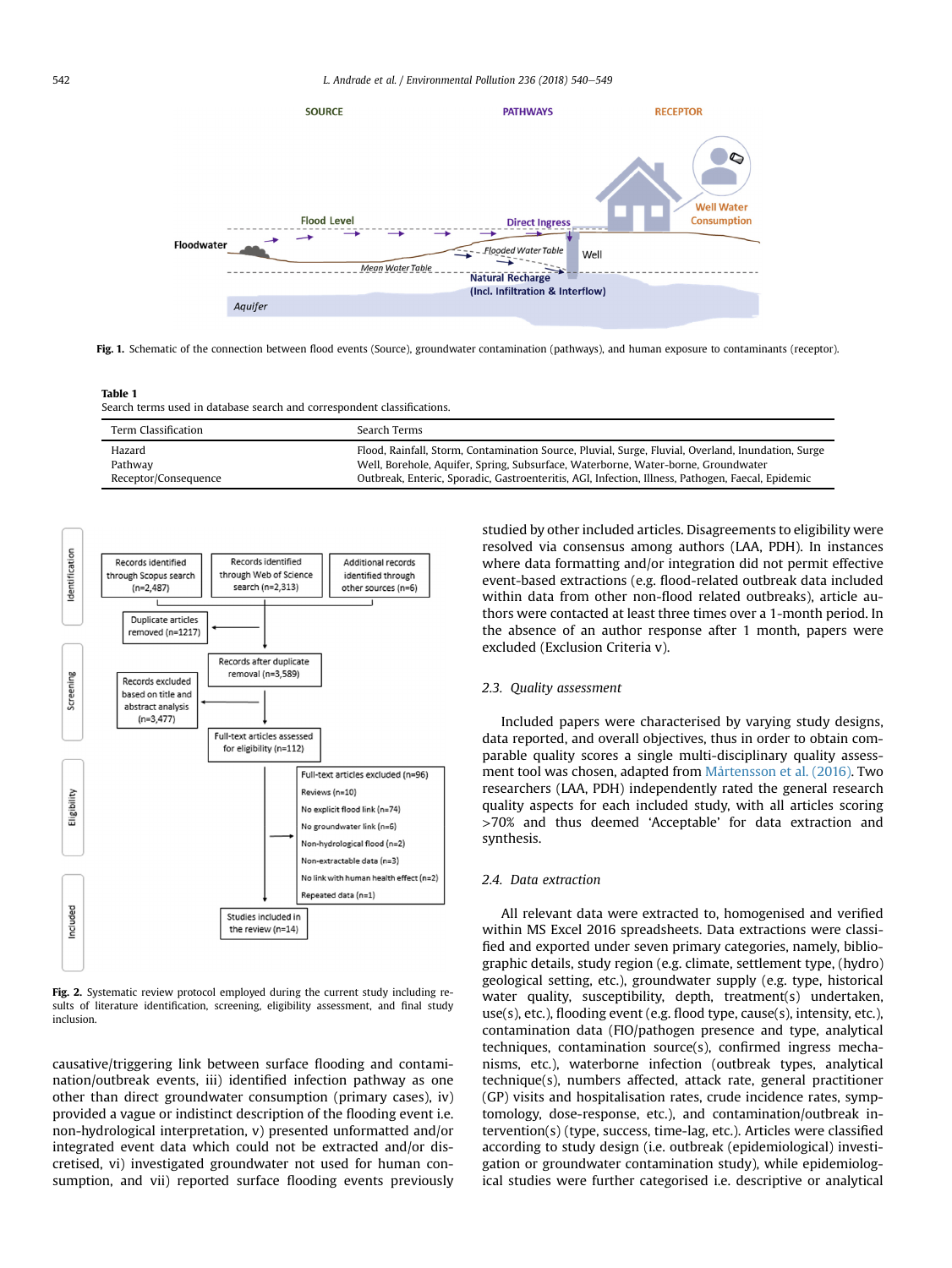#### <span id="page-5-0"></span>Table 2

Eligibility (inclusion/exclusion) criteria employed for literature screening.

| Inclusion Criteria                                                         | <b>Exclusion Criteria</b>                                                           |
|----------------------------------------------------------------------------|-------------------------------------------------------------------------------------|
| <b>Study Type:</b> All research articles excluding reviews                 | <b>Study Type: Academic Reviews</b>                                                 |
| Language: English                                                          | Language: non-English                                                               |
| <b>Population:</b> Groundwater systems (Public, Private, Community, non-   | <b>Population:</b> Surface water bodies/watersheds, coastal/marine/estuarine        |
| community, Mixed); Individuals, households or communities; High            | waterbodies, recreational water; Animals and vegetation; Low income regions         |
| income regions                                                             | <b>Exposure:</b> Groundwater not-affected by floods; Surface water or other sources |
| <b>Exposure:</b> Flood-affected groundwater; Consumption of pathogens from | affected by flood events; Human contact with flood-contaminated groundwater         |
| flood-contaminated groundwater                                             | other than consumption                                                              |
| <b>Comparator:</b> Spatial and temporal controls                           |                                                                                     |
| Event/Outcome: Drinking-groundwater contaminated with enteric              | Event/Outcome: Contamination of a groundwater source not used for drinking;         |
| pathogens; Groundwater-borne enteric outbreaks                             | Drinking source other than groundwater (i.e. surface water) as pathway for human    |
|                                                                            | infection                                                                           |
| <b>Study design:</b> Epidemiological, environmental, and social studies    |                                                                                     |
| Period: 1980 - present                                                     | <b>Period:</b> pre-1980                                                             |

study. Several variables were not explicitly documented within all studies, in which case study authors were contacted for clarification and/or articles were analysed for identifiable characteristics, and thus classified. This was the case for flood type (fluvial, pluvial or coastal), settlement type (urban, rural, industrial, or mixed) and supply end-user (domestic, industrial, tourism, transient, mixed), source susceptibility (high, moderate, low), and the occurrence of secondary cases of infection. Groundwater system type (private/ public) was categorised based on explicit classification within the study description, when available. Groundwater contamination ingress mechanisms when described were categorized based upon definitions provided by [Lee \(2005\)](#page-11-0) and [Hynds et al. \(2012\)](#page-11-0), namely, i) direct surface water ingress: contaminated surface water directly enters and contaminates groundwater systems via the constructed source, ii) groundwater recharge: contaminated surface water enters and contaminates groundwater systems via geological pathways, or through pore spaces in the soil matrix, iii) direct migration: contaminants migrate into the groundwater from below ground sources (e.g. storage tanks and pipelines) within the saturated zone, and, iv) inter-aquifer exchange: contaminated groundwater mixes with uncontaminated groundwater through hydraulic communication. Finally, contamination/outbreak interventions, when undertaken, were classified as being "effective"/ "ineffective" based upon explicit reporting, or in the absence of the latter, when the time elapsed between outbreak initiation and the associated intervention was greater than the time between an intervention and conclusion of the outbreak. A total of 97 variables were extracted by one reviewer into a standardized form, followed by verification and homogenisation by a second reviewer. Initial intentions were to perform a meta-analysis, however, this was not possible due to lack of standardised reporting amid included papers, i.e. very few variables consistently reported by > 10 articles.

#### 3. Results

#### 3.1. Included studies

Upon completion of the review process, 14 articles were included for data extraction and analysis ([Table 3\)](#page-6-0), including 12 studies from online database searches, and an additional two identified via manual search. As shown [\(Table 3\)](#page-6-0), aside from one study undertaken in New Zealand [\(Jack et al., 2013\)](#page-11-0), all other included papers derived from Europe  $(n = 8)$  and North America  $(n = 5)$ . Studies spanned a 25-year period (1982–2017), with 2013 the only year during which more than one study was published ([Bradbury et al., 2013; Jack et al., 2013](#page-10-0)). All studies adhered with the primary inclusion criteria insofar as they reported a hydrological flooding event as the primary cause/trigger for contamination of groundwater drinking supplies; three studies (21.5%) focused solely on flood-triggered contamination of groundwater sources, while the remaining 11 articles comprised a descriptive or analytical epidemiological investigation. Three epidemiological articles described multiple groundwater-borne outbreaks, of which at least one was flood-related. All articles included some form of environmental investigation in their study design (i.e. groundwater sampling and analysis), albeit to varying degrees.

#### 3.1.1. Study regions

Overall,  $64\%$  ( $n = 9$ ) of studies were focused in categorically rural areas,  $22\%$  (n = 3) in urban, and the remaining  $14\%$  (n = 2) in "mixed settlements" i.e. discontinuous urban fringe or peri-urban regions. Overall, 12 of the 14 studies included an assessment of surface water body (SWB) presence in the region as a component of their environmental investigation, with adjacent SWBs identified in 11 of these, including rivers  $(7/11)$ , lakes  $(2/11)$ , creeks  $(2/11)$ , and a dike (1/11). Similarly, as part of reported environmental investigations, 79%  $(n = 11)$  of the 14 studies identified possible sources of contamination found in the vicinity, with 64% highlighting human waste (e.g. septic tanks and untreated sewage), and 36% ( $n = 4$ ) naming animal sources. SWBs comprised a likely contaminant pathway in 5 of the 11 studies wherein they were present (45%). There was a notable paucity of data describing the geological characteristics of study regions (e.g. aquifer type, bedrock geology, hydraulic conductivity, subsoil type, depth, and permeability), with geological setting described in just  $43\%$  (n = 6) of articles, of which 50% (3/6) took place in regions dominated by alluvial aquifers, two (33%) were located in potentially fractured sandstone and the remaining study covered a karstic (Carboniferous limestone) area.

#### 3.2. Groundwater supplies

As shown ([Table 3](#page-6-0)), 10 of 14 included studies were associated with a public groundwater supply, whilst the remaining four were private sources ([Table 3](#page-6-0)). In all, eleven studies referred to wells, two were groundwater spring sources, and one concurrently reported on both wells and springs, adding that only the well was affected by flooding event [\(Dura et al., 2010\)](#page-10-0). Supplied consumers (reported in 93% of articles) were primarily domestic households and commercial/industrial users  $(12/13-92%)$ . Half of the included studies  $(n = 7)$  comprised historical (i.e. longitudinal sampling prior to flooding event) groundwater quality data, six of which reported good or satisfactory pre-event water quality i.e. compliance with water quality guidelines. In 5 of 7 cases, studies adjudged water quality based upon the presence/absence of FIO, namely total co*liforms* (TC)  $(4/5)$ , and *E. coli*  $(2/5)$ , whilst in the two remaining studies parameters used were not specified. Sixty four percent (9/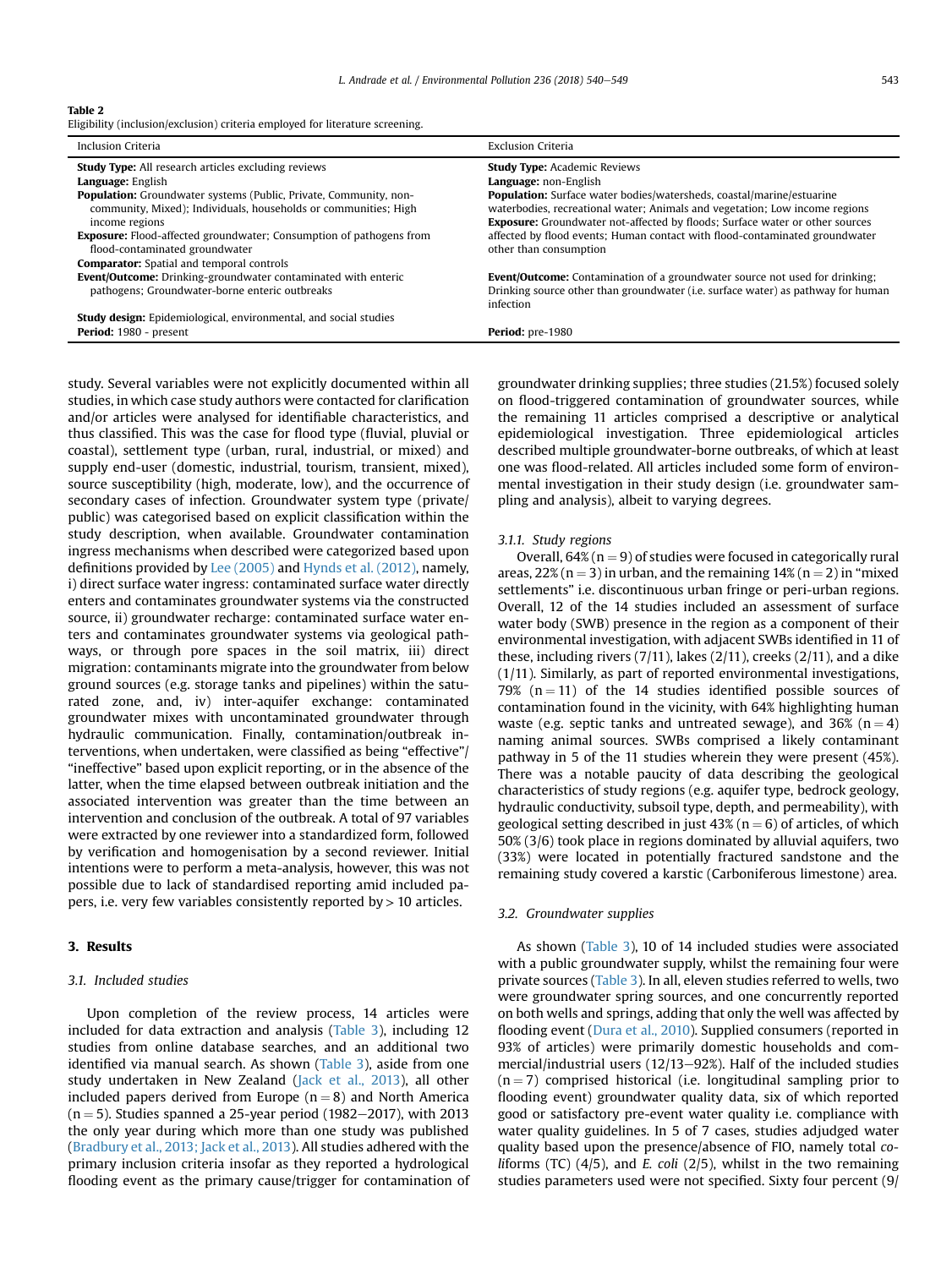<span id="page-6-0"></span>

| Primary descriptive characteristics of included studies ( $n = 14$ ). |  |
|-----------------------------------------------------------------------|--|
|-----------------------------------------------------------------------|--|

| Study                                                                                                                                                                                                    | Year                                                                 | Country                                                                                                   | Study<br>Type                                                                                         | Settlement<br>Type                                                            | Supply<br>Type                                                                                              | GW<br>Source(s)                                                                         | Source Susceptibility<br>to Contamination               | Historical<br>GW quality                         | Treatment<br>Type                                                                                                                                             |
|----------------------------------------------------------------------------------------------------------------------------------------------------------------------------------------------------------|----------------------------------------------------------------------|-----------------------------------------------------------------------------------------------------------|-------------------------------------------------------------------------------------------------------|-------------------------------------------------------------------------------|-------------------------------------------------------------------------------------------------------------|-----------------------------------------------------------------------------------------|---------------------------------------------------------|--------------------------------------------------|---------------------------------------------------------------------------------------------------------------------------------------------------------------|
| Beaudeau et al. (1)<br>Borchardt et al. (2)<br>Bradbury et al. (3)<br>Bridgman et al. (4)<br>Cannon et al. (5)<br>Dura et al. $(6)$<br>Eccles et al. $(7)$<br>Galbraith et al. (8)<br>Goodman et al. (9) | 2008<br>2004<br>2013<br>1995<br>1991<br>2010<br>2017<br>1987<br>1982 | France<br><b>USA</b><br><b>USA</b><br>England<br><b>USA</b><br>Hungary<br>Canada<br>England<br><b>USA</b> | Outbreak<br>Contam.<br>Contam.<br>Outbreak<br>Outbreak<br>Outbreak<br>Contam.<br>Outbreak<br>Outbreak | Rural<br>Urban<br>Urban<br>Mixed<br>Rural<br>Urban<br>Mixed<br>Rural<br>Rural | $\overline{\phantom{0}}$<br>Public<br>Public<br>Public<br>Private<br>Public<br>Private<br>Private<br>Public | Well<br>Wells<br>Wells<br>Wells<br>Wells<br>Wells & Springs<br>Wells<br>Spring<br>Wells | High<br>High<br>Very High<br>High<br>Moderate/High<br>- | -<br>Good<br>Satisfactory<br>Mostly Good<br>Good | Chlorination <sup>a</sup><br>Chlorination<br>Chlorination<br>Chlorination<br>Ultraviolet<br>Chlorination<br>Not Reported<br>Chlorination <sup>a</sup><br>None |
| Hannienen et al. (10)<br>Howe et al. $(11)$<br>Jack et al. $(12)$<br>Kukkula et al. (13)<br>Mouly et al. (14)                                                                                            | 2003<br>2002<br>2013<br>1997<br>2015                                 | Finland<br>England<br>New Zealand<br>Finland<br>France                                                    | Outbreak<br>Outbreak<br>Outbreak<br>Outbreak<br>Outbreak                                              | Rural<br>Rural<br>Rural<br>Rural<br>Rural                                     | Public<br>Public<br>Private<br>Public<br>-                                                                  | Wells<br>Spring<br>Well<br>Well<br>Wells                                                | High<br>High<br>High<br>High                            | -<br>Good<br>Poor<br>Good                        | None<br>Chlorination<br>Chlorination<br>None<br>Chlorination <sup>a</sup>                                                                                     |

Note: a - Damaged by flooding.

14) of studies included some level of susceptibility assessment, with all these implying likely high or extreme groundwater susceptibility to contamination [\(Table 4](#page-7-0)). Just 4 studies reported supply depth, of which two described "shallow" wells (<15.2 m). Similarly, only 4 articles comprised an assessment of the supply (well or spring) condition, all, 1 private and 3 public supplies, were considered in poor condition and/or maintenance was lacking (e.g. absence of operational well liner, lack of an appropriate protection zone, evident structural damage, etc.). The majority of articles (13/ 14) reported on treatment system absence/presence;  $72\%$  (n = 10) reported that treatment was present, namely chlorination (9/10) and UV treatment (1/10), while three ([Goodman et al., 1982;](#page-11-0) [Kukkula et al., 1997; H](#page-11-0)ä[nninen et al., 2003](#page-11-0)) reported that treatment was not employed, all of which were public (municipal) supplies.

#### 3.3. Surface water flooding and groundwater contamination

There were no reports within the reviewed literature on groundwater contamination due to coastal (surge) flooding ([Table 4](#page-7-0)); 57% ( $n = 8$ ) of reports portrayed pluvial flooding events leading to groundwater contamination,  $36%$  (n = 5) referred to fluvial events, and one article ([Jack et al., 2013\)](#page-11-0) did not explicitly state flood characteristics including the flooding mechanism. High intensity, low return period precipitation events represented the primary causative factor in 10/13 (77%) reports, 2/13 (15%) were caused by snowmelt, while the remaining event  $(1/13)$  occurred as a result of heavy snowfall (in the absence of significant snowmelt). Flood intensity was only explicitly stated in 28% (4/14) of articles, of which 75% ( $n = 3$ ) classified it as severe. The direct effects of flooding events on groundwater quality were elucidated in 86%  $(n = 12)$  of cases, with the predominant impacts being (rapid) exposure to contaminated surface/flood waters  $(10/12-83%)$  and damage to water chlorination systems  $(2/12-17%)$ . Only 4 articles (28%), all of which were epidemiological studies, reported changes in groundwater's organoleptic characteristics post-flooding event, with  $3/4$  (75%) of these reporting notable turbidity changes  $0-11$ days (mean  $=$  5.3 days) prior to outbreak initiation.

All included papers incorporated some form of post-flooding groundwater quality sampling and analysis, either directly from groundwater sources, or indirectly via network sampling. Proof of contaminant ingress was found in all cases. Only two studies (14%), both classified as being 'groundwater contamination' papers (i.e. focusing on groundwater quality as opposed to human outbreak investigations) [\(Borchardt et al., 2004; Bradbury et al., 2013](#page-10-0)) performed "pre-treatment" sampling only. Groundwater samples were

directly analysed for enteric pathogens in 10 of the 14 studies; 80% of these  $(n = 8)$  found evidence of at least one enteric pathogen, as follows: viruses (e.g. norovirus, enterovirus, rotavirus, hepatitis A virus) (5/8-62%), bacteria (Campylobacter spp.) (2/8-25%), and protozoa (Giardia spp., Cryptosporidium spp.)  $(2/8-25%)$ , the four remaining studies did not investigate pathogen presence/absence. Just over half of those studies which reported on the presence of an enteric pathogen (5/8) specified the pathogen sero/genotype. As might be expected, studies reporting on pre-treatment or nontreated groundwater's found higher levels of pathogen concentration and diversity. Overall 11 studies tested for the presence of at least one FIO, with  $91\%$  (n = 10) reporting that FIOs were present. No evidence of FIOs were found by [Borchardt et al. \(2004\)](#page-10-0), and they hypothesize that recharge/infiltration through alluvial sediments likely removed the majority of microbial contaminants via natural attenuation or biodegradation. Among the 10 studies that reported FIO presence, 7 encountered E. coli, 7 found (total and/or faecal) coliforms, 3 enumerated Enterococci, and 1 study reported positive heterotrophic plate counts (HPC). Four studies [\(Borchardt et al.,](#page-10-0) [2004; Bridgman et al., 1995; Dura et al., 2010; Eccles et al., 2017\)](#page-10-0) analysed "pre-event" samples or accessed historical pre-flooding sample analysis, with three of these reporting an absence of preevent contamination (FIO and/or enteric pathogens), while the remaining study ([Eccles et al., 2017](#page-10-0)) stated that microbial contaminants had been present prior to flooding, albeit contaminants were present in higher concentrations post-flooding.

Five of the 11 studies (45%) that reported SWB presence carried on sampling and analysis for enteric pathogens (5/5) and FIO presence (4/5) in them. All reported the presence of enteric pathogens and/or faecal bacteria. Groundwater contamination mechanisms triggered by flooding events were identified in 50% (n = 7) of studies included in the review, as follows: direct (rapid) ingress of contaminated flood waters (3/7), groundwater recharge (3/7), and direct migration (1/7) [\(Table 4](#page-7-0)). Of the 14 studies, 11 identified a probable contamination source:  $54\%$  (n = 6) were of human origin, 36% (n = 4) were of animal origin, and 9% (n = 1) were a combination of both. Eight studies reported on diffuse contaminant sources, 1 study provided evidence of a point source and the remaining papers  $(n = 2)$  reported a "combined" (i.e. point and diffuse) source of contamination.

Just one study explicitly reported a statistical link between the investigated flooding event and groundwater contamination, namely [Eccles et al. \(2017\)](#page-10-0), a "groundwater contamination' study (Table 3). [Eccles et al. \(2017\)](#page-10-0) present a statistical comparison between historical groundwater E. coli and TC concentrations from the years 2005-2013 inclusive; results indicate that concentrations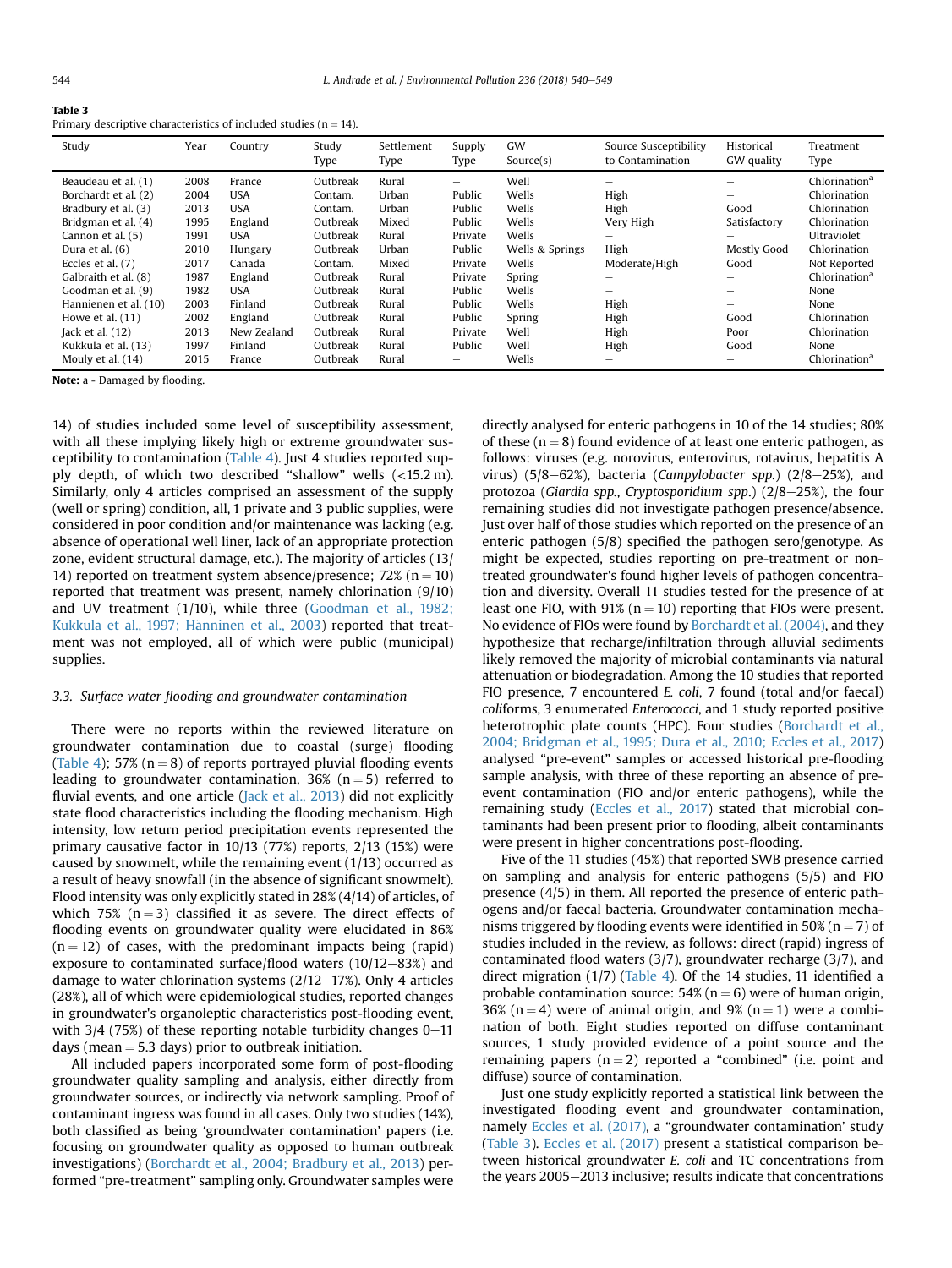<span id="page-7-0"></span>

| Table 4                       |         |                                 | Flooding event characteristics and reported effects on groundwater (GW) supplies ( $n = 14$ ). |                                                                                                                                                         |                                             |                   |                           |                        |
|-------------------------------|---------|---------------------------------|------------------------------------------------------------------------------------------------|---------------------------------------------------------------------------------------------------------------------------------------------------------|---------------------------------------------|-------------------|---------------------------|------------------------|
| Study                         |         | Flood Type Flood Trigger        | Source<br>Contaminant                                                                          | Bedrock/Aquifer Type                                                                                                                                    | Contam. Mechanism Pathogens in GW FIO in GW |                   |                           | Organoleptic Variation |
| Beaudeau et al. (1            | Pluvial | Rainfall                        | reatment plant<br><b>Wastewater</b>                                                            | Alluvial aquifer                                                                                                                                        | Direct SW Ingress <sup>c</sup>              | Viral             | E. coli                   |                        |
| Borchardt et al. (2)          | Fluvial | Rainfall & Snowmelt Sewer lines |                                                                                                | Alluvial sand/gravel aquifer                                                                                                                            | GW Recharge <sup>d</sup>                    | Viral             | None                      |                        |
| Bradbury et al. (3)           | Pluvial | Rainfall                        | Sewage                                                                                         | Sandstone and dolomite aquifer <sup>b</sup>                                                                                                             | GW Recharge <sup>d</sup>                    | Viral             |                           |                        |
| Bridgman et al. (4)           | Pluvial | Rainfall                        | Livestock Faeces                                                                               | Sandstone aquifer <sup>b</sup>                                                                                                                          | GW Recharge <sup>d</sup>                    | None              | Total Coliforms           | Yes (Turbidity)        |
| Cannon et al. (5)             | Fluvial | Rainfall                        | Septic Tank                                                                                    |                                                                                                                                                         | Direct SW Ingress <sup>c</sup>              |                   | Faecal Coliforms          | Yes (Turbidity)        |
| Dura et al. (6)               | Pluvial | Rainfal                         | Not Identified                                                                                 | Karstic aquifer                                                                                                                                         |                                             | Viral & Protozoan | E. coli, Coliforms,       | Yes (Turbidity)        |
|                               |         |                                 |                                                                                                |                                                                                                                                                         |                                             |                   | Enterococcus & HPC        |                        |
| Eccles et al. (7)             | Fluvial | Snowfall                        |                                                                                                | I                                                                                                                                                       |                                             |                   | E. coli & Total Coliforms |                        |
| Galbraith et al. (8)          | Pluvial | Snowmelt                        |                                                                                                |                                                                                                                                                         |                                             | Bacterial         |                           |                        |
| Goodman et al. (9)            | Pluvial | Rainfal                         |                                                                                                |                                                                                                                                                         |                                             |                   | Total Coliforms &         | Yes (Turbidity)        |
|                               |         |                                 |                                                                                                |                                                                                                                                                         |                                             |                   | Faecal Coliforms          |                        |
| Hannienen et al. (10) Fluvial |         | Rainfall                        | Animal Faeces                                                                                  |                                                                                                                                                         |                                             | Bacterial         | E. coli, Coliforms &      | I                      |
|                               |         |                                 |                                                                                                |                                                                                                                                                         |                                             |                   | Enterococcus              |                        |
| Howe et al. (11)              | Pluvial | Rainfal                         | Animal Faeces                                                                                  | I                                                                                                                                                       |                                             | Protozoan         |                           |                        |
| Jack et al. (12)              |         |                                 | Septic Tank & Disposal Fields                                                                  |                                                                                                                                                         |                                             | Viral             | E. coli                   |                        |
| Kukkula et al. (13)           | Pluvial | Snowmelt                        | imal Faeces<br>Sewage & An                                                                     |                                                                                                                                                         | Direct migration <sup>d</sup>               | None              | E. coli                   |                        |
| Mouly et al. (14)             | Pluvial | Rainfal                         |                                                                                                | Alluvial aquifer                                                                                                                                        | Direct SW Ingress <sup>c</sup>              |                   | E.coli                    |                        |
|                               |         |                                 |                                                                                                | Note: SW – Surface Water, b – potential fractures in bedrock, c – inundation of GW source(s) described, d – Contamination mechanisms explicitly stated. |                                             |                   |                           |                        |

during 2013, when large a scale flooding event occurred, were statistically higher than the 8 previous years, apart from 2005, when a large flooding event also occurred.

#### 3.4. Flood-related human enteric infection

Waterborne outbreaks of enteric illness were investigated in 11 of the included papers (79%) [\(Table 5](#page-8-0)), with infection clusters distributed across all seasons, albeit with a slightly higher incidence during spring and autumn, as follows: summer (18%), spring (37%), winter (18%), and autumn (27%). Overall, 91% ( $n = 10$ ) of epidemiological studies reported on a propagated, single-source waterborne outbreak, with the remaining study [\(Galbraith et al.,](#page-11-0) [1987\)](#page-11-0) not presenting adequate information to classify or infer epidemic type. An outbreak duration pertaining to all (primary and secondary) cases of infection was reported in 72% ( $n = 8$ ) of cases and ranged from 11 to 84 days (mean  $=$  31.6 days), while the outbreak duration associated with solely primary cases was present in just three studies, ranging from 5 to 56 days (mean  $=$  26.7 days). Two epidemiological studies failed to report an outbreak duration ([Cannon et al., 1991; Beaudeau et al., 2008](#page-10-0)), while 5 articles (45%) comprised outbreak curves. Three studies stated the proportion of secondary cases; these varied from 9 to 21.3% (mean  $= 14.1\%$ ). Four articles comprised an (estimated) outbreak lag period i.e. the time (days) between initiation of a flood event and the first case of infection ([Fig. 3\)](#page-8-0), ranging from 1 to 28 days (mean  $=$  7.4 days), with no association found between time-lag and pathogen type, flood type, and aquifer type. The period between the first case of infection and the outbreak peak represented a mean of 30% of total outbreak duration (Min: 17%, Max: 47%), calculated from four studies, wherein both variables were reported.

The majority of studies (10/11) comprised patient stool sampling (i.e. case confirmation); sampling descriptions, from 5 manuscripts, showed a mean of 128 stool analysed samples per study (Min: 8; Max: 521). Enteric infection was positively confirmed in all studies that undertook stool sampling, as follows: norovirus (6/10), Campylobacter (3/10), Cryptosporidium (2/10), Yersinia (1/10), adenovirus  $(1/10)$ , and rotavirus  $(1/10)$ , with more than one pathogen (i.e. co-infection) detected in the course of two investigations. Five studies effectively "closed the epidemiological loop", insofar as they established that groundwater sources were positive for enteric pathogens, in concurrence with stool sample analysis, thus providing evidence that the same pathogen(s) was present in both human and environmental samples. These were norovirus (3/5), Campylobacter (1/5), and Cryptosporidium (1/5) ([Beaudeau et al.,](#page-10-0) [2008; Dura et al., 2010; H](#page-10-0)ä[nninen et al., 2003; Howe et al., 2002;](#page-10-0) [Jack et al., 2013\)](#page-10-0). Three articles presented evidence of a positive dose-response relationship ([Beaudeau et al., 2008; Bridgman et al.,](#page-10-0) [1995; Cannon et al., 1991](#page-10-0)). Just five studies (45%) established a statistical link between groundwater contamination and the occurrence of waterborne infection ([Beaudeau et al., 2008;](#page-10-0) [Bridgman et al., 1995; Cannon et al., 1991; Goodman et al., 1982\)](#page-10-0). Three of the epidemiological articles comprised a retrospective cohort study, of which two studies presented calculated relative risks (RR) for groundwater exposure e.g. persons living inside outbreak catchment areas versus persons living outside outbreak catchment area, both of which were highly significant  $($ >7.5 in both cases). Similarly, a case-control study by [Bridgman et al. \(1995\)](#page-10-0) reported an odds ratio of  $4.8-28.2$ , depending on consumption rate.

Case (surveillance) interviews were undertaken in 6 of 11 studies, 3 of which (50%) explored other possible (non-groundwater related) sources of contamination (e.g. food, animal contact, etc.). Explicit case definitions were provided in 8 of the 11 healthrelated articles and were found to vary considerably. Confirmed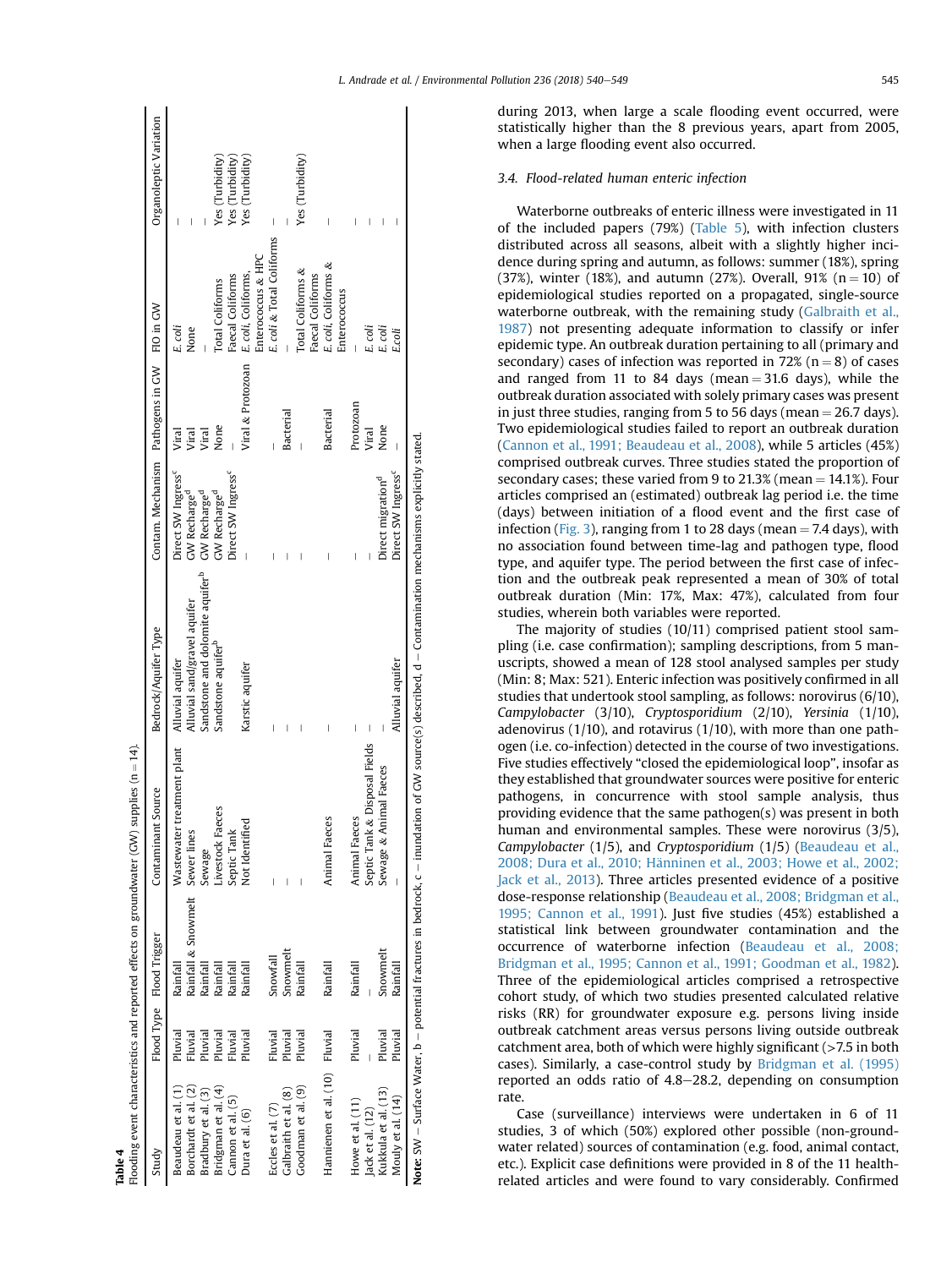<span id="page-8-0"></span>

| Extracted epidemiological data and outbreak characteristics ( $n = 11$ ). |                  |                                              |               |                                  |                                                                        |                                                                                                                                                                                                                     |                                               |                                     |                                                |                                 |                                                       |
|---------------------------------------------------------------------------|------------------|----------------------------------------------|---------------|----------------------------------|------------------------------------------------------------------------|---------------------------------------------------------------------------------------------------------------------------------------------------------------------------------------------------------------------|-----------------------------------------------|-------------------------------------|------------------------------------------------|---------------------------------|-------------------------------------------------------|
| Study                                                                     | Season           | Samples/Total (%)<br>Outbreak Positive Stool | Interviews    | Confirmed/<br>Estimated<br>Cases | Outbreak Cases (days)<br><b>Estimated Duration</b><br>of Primary/Total | <b>Estimated Attack</b><br>Rate (CIR)                                                                                                                                                                               | Infection(s)<br>Human                         | Pathogens<br>in GW<br>Found<br>Same | Ratio (OR)<br>Risk (RR)<br>Relative<br>or Odds | Period (hrs)<br>Incubation      | Intervention                                          |
| Beaudeau et al. (1)                                                       | Autumn           |                                              |               | (2000<br>$\frac{8}{3}$           | $\frac{1}{1}$                                                          | 35.7%                                                                                                                                                                                                               | Norovirus                                     | Yes                                 | $4.6 - 20$                                     |                                 | Water Consumption<br>Restriction of Tap               |
| Bridgman et al. (4)<br>Cannon et al. (5)                                  | Autumn<br>Winter | 21/30 (70%)                                  | Yes<br>Yes    | $\frac{47}{191}$ -<br>47         | 56/84<br>$\frac{1}{1}$                                                 | $-(24/100,000)$                                                                                                                                                                                                     | Cryptosporidium<br>Norovirus                  | $\frac{1}{2}$<br>$\overline{1}$     | $4.8 - 28.2$<br>$8.7 - 18$                     | $(mod e - 36)$<br>$12 - 72$ hrs | Supply Interruption <sup>e</sup><br>$\frac{1}{2}$     |
| Dura et al. (6)                                                           | Summer           | 95/581 (16.4%)                               | ž             | /3673<br>75                      | $-119$                                                                 | $- (2100/100,000)$                                                                                                                                                                                                  | Campylobacter,<br>Norovirus                   | $\frac{1}{2}$                       | $\overline{1}$                                 |                                 | Supply Interruption <sup>e</sup>                      |
| Galbraith et al. (8)                                                      | Spring           |                                              |               | $234/-$                          | $-160$                                                                 |                                                                                                                                                                                                                     |                                               | Ï                                   |                                                |                                 |                                                       |
| Goodman et al. (9)                                                        | Winter           | 20/22 (90.9%)                                | Yes           | 59/500<br>56/1000                | 5/                                                                     | 62.5% (1640/100,000)                                                                                                                                                                                                | Norovirus                                     |                                     | 3.4                                            | 24-48hrs                        | Supply Interruption <sup>e</sup>                      |
| Hannienen et al. (10)                                                     | Autumn           | $-195$                                       | Ï             |                                  | $-18$                                                                  | 5.5%                                                                                                                                                                                                                | Campylobacter                                 | Yes                                 | Ï                                              |                                 | Boil Water Notice<br>Chlorination                     |
| Howe et al. (11)                                                          | Spring           | 58/                                          | Yes           | $-188$                           | 19/21                                                                  | I                                                                                                                                                                                                                   | Cryptosporidium                               | Yes                                 | $7.5 - 35$                                     |                                 | Supply Interruption<br>Boil Water Notice <sup>e</sup> |
| Jack et al. (12)                                                          | Spring           | 6/8 (75%)                                    | Yes           | 53/                              | $-119$                                                                 | $\overline{\phantom{a}}$                                                                                                                                                                                            | Norovirus                                     | Yes                                 | $\overline{1}$                                 | $(0-6 \text{ days})$<br>50hrs   |                                                       |
| Kukkula et al. (13)                                                       | Spring           | 7/35 (20%)                                   | $\frac{1}{2}$ | $-72500$                         | $-121$                                                                 | 50%                                                                                                                                                                                                                 | Yersinia, Adenovirus,<br>Rotavirus, Norovirus | $\frac{1}{2}$                       | Ï                                              | 24-48hrs                        | Chlorination/Supply<br>Boil Water Notice/             |
| Mouly et al. (14)                                                         | Summer           | $\vert$                                      | Yes           | /252<br>74                       | FT-                                                                    | 0.50% (9340/100,000) Campylobacter                                                                                                                                                                                  |                                               | $\mid$                              | $\begin{array}{c} \end{array}$                 |                                 | Supply Interruption<br>Interruption                   |
| Intervention success reported.                                            |                  |                                              |               |                                  |                                                                        | Note: All outbreaks described as "propagated" epidemics i.e. continuing common source and/or person to person (secondary) transmission; * 75/521 (Campylobacter) & 20/60 (norovirus); CIR - Crude Incidence Rate; e |                                               |                                     |                                                |                                 |                                                       |

 $\mathbf{L}$ 



Fig. 3. Timeline connecting flood event, groundwater contamination, and human infection. \*Data acquired from studies identified and included in current review.

cases, reported in all but one outbreak paper [\(Kukkula et al., 1997\)](#page-11-0), ranged from 47 to 191 (mean  $= 94$  cases per outbreak), with confirmed attack rates, reported in 45% ( $n = 5$ ) of articles, ranging from 0.1 to 63% (mean  $=$  35.4%)). Estimates pertaining to potential/ suspected infection rates were presented in five articles, with a mean confirmed infection rate of 27.3% (ranging from 0.5 to 62.5%). Case estimates were reported for six waterborne outbreaks; in all, there were 954 confirmed cases (Mean 95 cases/outbreak) and 9925 suspected cases (Mean 1654 cases/outbreak), equating to a case ratio of 19.8 suspected cases per confirmed case  $(3.4-49)$ .

A mean epidemic crude incidence rate of 32.8 cases/1000 residents was calculated from data presented in four studies (Min: 0.24/1000, Max: 93.4/1000). Vulnerable sub-populations were explicitly identified and examined in four (36.4%) of the study reports; these were defined as  $<$  5 years (50%), 6–14 years (25%), and 78-87 years (25%). Only one study reported a significant gender imbalance pertaining to infection likelihood [\(Mouly et al., 2016\)](#page-11-0), presenting a female/male infection ratio of 1.6 (campylobacteriosis). Symptomology was outlined in 64% (7/11) of studies with diarrhoea  $(n = 7)$ , fever  $(n = 6)$ , vomiting  $(n = 5)$ , abdominal pain  $(n = 5)$ , nausea (n = 4), and headaches (n = 3), as the most frequently identified symptoms of enteric infection. A mean incubation period of 41 h was found among 4 studies, ranging from 12 to 72 h, with an associated mean duration of symptomatic illness equating to 3.5 days (Min: 1.5 days, Max: 30 days) ( $n = 5$ ). Hospitalization rates ranged from 3 to 11% (mean  $= 6.1\%$ ) (n  $= 3$ ), while GP visit rates of 30% and 38.5% were presented in two studies.

Epidemiological interventions were outlined in 8 of the 11 health-specific articles (Table 5), as follows: i) interruption of the contaminated supply (6/8, 75%), ii) boil water notice (3/8, 38%), shock chlorination (2/8, 25%), and iii) water consumption restrictions in the absence of supply interruption (1/8, 12%). The mean time elapsed between outbreak initiation and the introduction of an intervention was 11 days, ranging from 1 to 30 days ( $n = 5$ ), and equating to approximately 61% of the mean outbreak length  $(54–68%)$  (n = 3). Based upon article reporting, all study interventions were successful insofar as they halted an upsurge in outbreak-related cases, with all clusters eventually brought under control.

#### 4. Discussion and conclusions

In light of concerns regarding climate change and associated global effects, namely, predicted increases in flooding event frequency and intensity, the infrastructural and economic consequences of flooding events have received significant attention. Conversely, the physical human health effects of these events, and particularly, the effects of (private and municipal) flood-triggered enteric microbial groundwater contamination, remains underreported and poorly understood. As such, a literature identification protocol was developed and employed to identify, assess and synthesize all relevant data within the peer-reviewed research literature pertaining to the nexus between surface water flooding, groundwater contamination by enteric pathogens, and acute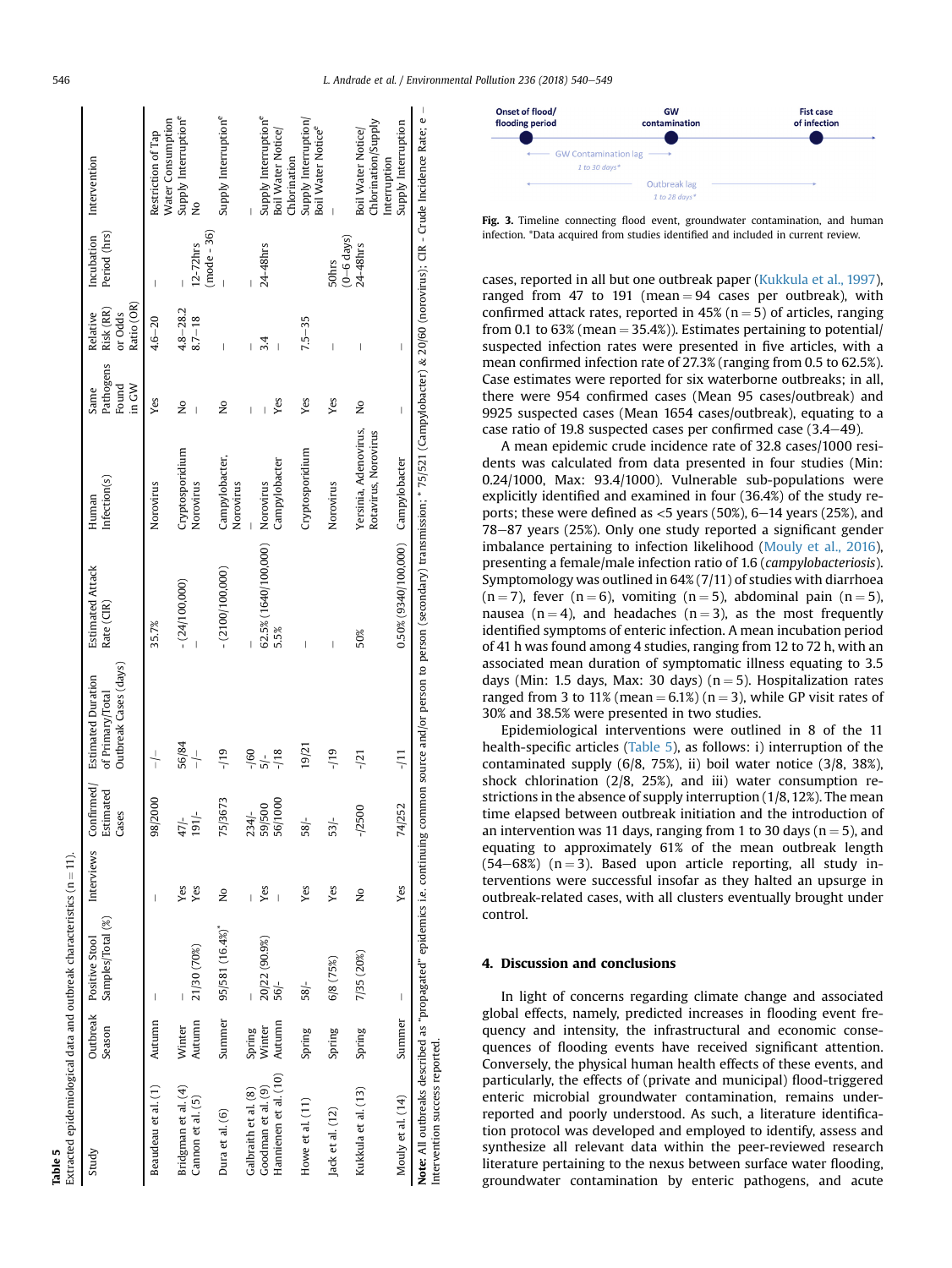gastrointestinal infection (AGI) among affected communities. Studies were limited to high-income countries, characterised by similar groundwater-related practices [\(Zektser and Everett, 2004\)](#page-11-0), to ensure comparability. The authors consider that reported findings offer valuable insights into the importance of this publichealth related issue, and highlight the need for more comprehensive research on the topic, and subsequent development of appropriate policy and health surveillance strategies, in addition to groundwater monitoring and remediation, for what will likely represent an increasingly significant human health burden.

Just fourteen relevant studies were identified over the 37-year review period via a comprehensive review process [\(Table 2\)](#page-5-0); these were found to differ significantly in terms of study type and data reporting procedures, thus a tangible meta-analysis was not possible. While the low number of identified studies represents a limitation, this also denotes a primary study finding, insofar as there is currently a significant paucity of information within the published literature pertaining to the nexus between flooding events, groundwater contamination and human enteric illness. Myriad previous studies have examined human AGIs caused by consumption of contaminated groundwater ([Wallender et al., 2014;](#page-11-0) [Hynds et al., 2014b; Murphy et al., 2017](#page-11-0)), climate-triggered groundwater contamination [\(O'Dwyer et al., 2016; Uejio et al.,](#page-11-0) [2017](#page-11-0)), and the occurrence and frequency of surface water flooding [\(Ten Veldhuis et al., 2010; De Man et al., 2014\)](#page-11-0). The role of precipitation in the mobilisation of pathogens within the environment has been particularly well substantiated. Rainfall influences the vertical and horizontal movement of pathogens at the soil interface which moderates the rate and concentration at which pathogens may enter source water and/or drinking water supplies ([Unc and Goss, 2003](#page-11-0)). Heavy "flash" rainfall and periods of prolonged rainfall have been shown to increase runoff from agriculture, transporting microbiologically diverse materials (surface runoff, associated sediments and faecal matter) into rivers, coastal waters, and groundwater wells ([Semenza and Menne, 2009\)](#page-11-0). The increased mobility of pathogenic microbiota enhances human susceptibility to disease, particularly when in contact with contaminated (and untreated) drinking water sources. For example, [O'Dwyer et al. \(2016\)](#page-11-0) report that waterborne verotoxigenic E. coli outbreaks in the Republic of Ireland were statistically associated with both persistent and heavy antecedent rainfall. Compounding the impact of rainfall on pathogen mobility, periods of flooding can create vast areas of standing water which unfolds new concerns for potential pathogen exposure and may exasperate contamination ingress to both surface and groundwater sources. In Europe, flooding has been specifically associated with an increased risk of waterborne disease outbreaks in the UK ([Reacher et al., 2004\)](#page-11-0) Finland ([Miettinen et al., 2001\)](#page-11-0), Sweden [\(Ebi, 2006\)](#page-10-0) and the Czech Republic [\(Kríz et al., 1998\)](#page-11-0). However, as evidenced in the current study, few studies have sought to appropriately relate all three components through the lens of the "Hazard-Pathway-Receptor" model of environmental contamination or the "Epidemiological Triad".

Notwithstanding the low number of relevant articles identified within the published literature, some preliminary trends and biases could be identified. For example, 75% ( $n = 8$ ) of studies which explicitly categorised the groundwater supply focused on public (municipal) supplies; while this is epidemiologically explicable (i.e. public supplies associated with larger outbreaks of infection), it does not align with existing knowledge which has demonstrated that private well users are at higher risk of infection due to a lack of legislation and inadequate or absent water treatment ([Hynds et al.,](#page-11-0) [2012; O'Dwyer et al., 2014\)](#page-11-0). As such, this suggests the existence of a "research bias", both in terms of supply type, and more worryingly from a human health perspective, the effects of flooding events on

sporadic and endemic rates of enteric infection. Most private groundwater sources are located in rural areas characterised by a ubiquity of human and animal contaminant sources, with many remaining unregulated in terms of design, location, treatment, and maintenance, and associated with low levels of consumer and institutional awareness [\(Hynds et al., 2013; Murphy et al., 2017\)](#page-11-0). Another frequently encountered characteristic of included studies was a paucity of direct pathogen analysis of both groundwater and associated surface (flood) waters, thus preventing confirmation of the causative link between flood-triggered groundwater contamination and adverse human health outcomes. Within the published literature, just one study was identified which sought to explicitly analyse the effects of a significant flooding event on local ground-water quality ([Eccles et al., 2017](#page-10-0)). All remaining studies were typified by a significantly lower level of prominence being ascribed to accurately describing flooding events and the mechanistic associations between surface water flooding and groundwater contamination. For example, explicit flood classification (e.g. fluvial, pluvial, surge/coastal, etc.) and associated characteristics (e.g. duration, intensity, height, etc.) were entirely absent in the majority of included papers, while mechanisms by which flooding events were causative of groundwater contamination were typically inferred rather than explicitly proven. Notably, a number of prominent studies excluded from the current review did not make any distinction between heavy/extreme rainfall and the explicit presence of surface water flooding (e.g. [Risebro et al., 2007;](#page-11-0) [Wallender et al., 2014\)](#page-11-0). In undertaking the review process, the authors note that the lack of a clear division between these two contamination triggers occurs frequently within the literature, and particularly within epidemiological/public health studies.

The majority of reported aquifer types were high permeability and/or of karstic, and thus, direct ingress was a frequently reported contamination mechanism (3/7 studies). These hydrogeological settings are typically indicative of rapid subsurface pathways ([Lee,](#page-11-0) [2005\)](#page-11-0), and consequently, bypass of the natural attenuative processes afforded by the unsaturated zone. Previous work has shown that karst areas typically exhibit significantly higher levels of microbiological contamination ([Bradley et al., 2015\)](#page-10-0), thus reflecting the inherently vulnerable nature of these dynamic flow systems, in concurrence with the lack of attenuation capacity associated with shallow (or absent) soils and subsoils ([Pronk et al., 2009\)](#page-11-0). This is particularly the case regarding diffuse (non-point) contamination, which is associated with flooding events ([Drew et al., 1996;](#page-10-0) [Wallender et al., 2014](#page-10-0)). As such, future studies should seek to report geomorphic, hydrogeological, and source (well)-specific data (e.g. topography, aquifer type, bedrock conditions, flood type, flood source, well condition/maintenance, etc.), as these characteristics directly affect groundwater contamination lag (i.e. time between flood initiation and aquifer/well contamination), outbreak lag (i.e. period (time-lag) between flooding and primary infection) ([Fig. 3\)](#page-8-0) and microbiological load. Failures to accurately investigate and/or report on the contamination pathway prevents  $i$ ) clear elucidation of contamination and/or outbreak pathways, ii) definitive evidence-based interventions, and *iii*) informed flood management planning to ensure appropriate environmental health protection of current and future generations of groundwater users.

The concurrence between settlement patterns, public/municipal infrastructure, and groundwater/surface water usage in coastal/estuarine regions and large river floodplains may explain why outbreak reports triggered by pluvial flooding surpassed that of fluvial flooding events, while events caused by coastal storm surges were not encountered at all within the literature. However due to the small sample size, definite conclusions cannot be reached, and the authors recommend that further work be focused on the apparent inequality between location (i.e. hydrological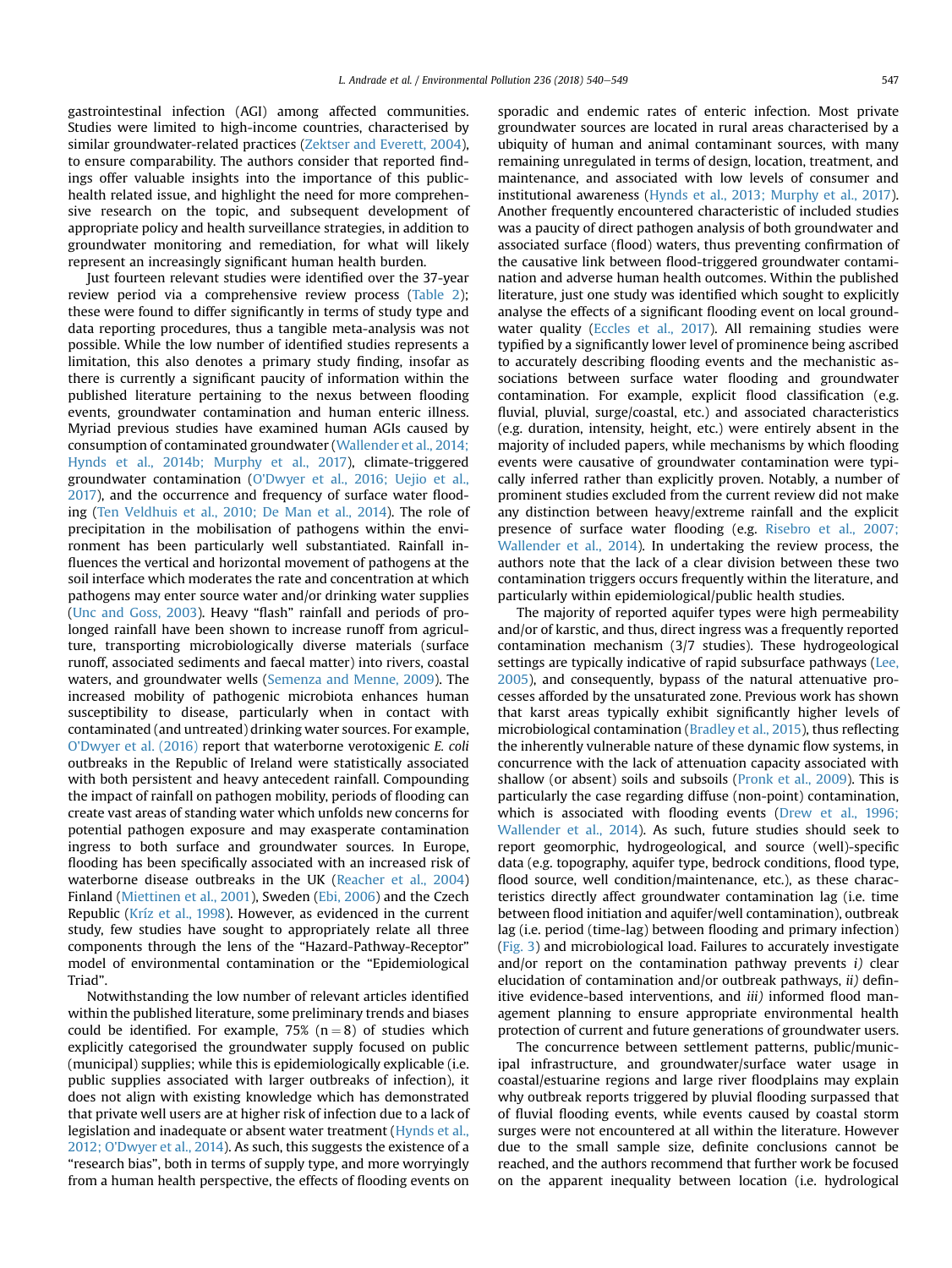<span id="page-10-0"></span>setting) and the instance of flood-triggered groundwater-borne enteric infection.

There was a marked seasonal distribution with regard to floodrelated outbreaks of enteric infection ([Table 1\)](#page-4-0), with infection clusters shown to occur in all seasons. Accordingly, more work is required in order to establish hydrological, microbial (pathogen lifecycle), and contaminant source characteristics and their periodic contributions, thus permitting appropriate microbial risk assessment and timely, locally-specific mitigation strategies. Based upon extracted data, approximately 945 confirmed cases of flood-related enteric disease were examined across 10 epidemiological studies, however, these concurred with almost 10,000 suspected cases, equating to approximately 20 suspected cases per confirmed case. As such, it is immediately apparent that at present, there are no national or global estimates available for the human gastrointestinal health burden of flood-related groundwater contamination.

Based upon the reviewed literature, all papers that compared pre- and post-flooding water quality reported higher FIO concentrations after flooding ( $n = 4$ ), thus little doubt remains as to the public health significance of flooding events among individuals and communities served by groundwater supplies. However, public health experts cannot be expected to have a deep understanding of hydro (geo)logical concepts and models, and thus appropriately identify flood-related parameters and mechanisms during outbreak investigations and surveillance activities. Likewise, hydro (geo)logists are not equipped to evaluate public health responses to contamination events. Moreover, neither of these disciplines are qualified to understand the social aspects which need to be considered to effectively communicate hydrological risks or design appropriate community interventions. Historically, flood management strategies have focused on floodwater control, whereas contemporary approaches are and must continue to shift towards increasingly multi-faceted methods [\(O'Neill, 2017\)](#page-11-0). Effective integration of knowledge, methodologies and theories across a broad base of disciplines including hydrology, hydrogeology, epidemiology, and the social sciences is, therefore, imperative to permit for development of comprehensive mixed-methods studies that address the complexities associated with the public health impacts of flood events.

Perhaps the greatest challenge in public health-related hydrogeological assessments is not sufficiently addressed within the literature, the concurrent issues of hydro (geo)logical time lag and enteric infection latency. Following a flood event, and consequent consumption of contaminated groundwater, symptomatic infection may not present itself for several days ([Fig. 3\)](#page-8-0). For example, while a 12- to 36-h incubation period is associated with salmonellosis, campylobacteriosis typically does not manifest for  $3-5$  days postinfection ([Horn and Lake, 2013](#page-11-0)), while VTEC infection is associated with an incubation period from anything to 3 to 8 days ([Karmali et al., 2010](#page-11-0)). This time lag is further increased by outbreak notification delays, which are typically not declared until multiple spatially-specific cases are reported to public health authorities. Consequently, when hydrogeological investigations and subsequent groundwater sampling is undertaken in response to cases of infection, multiple days, if not weeks, have already passed and contamination may be decreased or entirely absent. As such, in order to effectively monitor and mitigate groundwater related infection, periodic sampling and continual assessment should to be undertaken, particularly in flood prone, high groundwater reliant areas. While continuous monitoring of bacterial contamination may not be practicable, parameters such as turbidity, electrical conductivity, and watertable depth have been shown to represent effective indicators of significant shifts in groundwater microbial quality and groundwater/surface water interactions [\(Glassmeyer](#page-11-0) [et al., 2005; Katz et al., 2009](#page-11-0)), and may be easily and inexpensively monitored at the local level using subsurface probes, thus providing an early warning mechanism and prompting more specific analyses when required.

Due to the demonstrable public health significance of impacts arising from increased groundwater susceptibility, and further exacerbation by climate change, strategies to increase awareness about potential sources of contamination and to motivate precautionary behaviour (e.g. drinking water testing and treatment) are necessary. Mainstreaming climate adaptation concerns into planning policies will also be necessary, particularly in rural areas, to reduce human exposure to waterborne sources of enteric infection.

#### Acknowledgements

The authors wish to thank Irish Research Council (IRC) and Geological Survey of Ireland (GSI) for providing research funding for this project under the remit of their Research for Policy and Society Programme 2016.

#### Appendix A. Supplementary data

Supplementary data related to this article can be found at [https://doi.org/10.1016/j.envpol.2018.01.104.](https://doi.org/10.1016/j.envpol.2018.01.104)

#### References

- [Arnell, N.W., Gosling, S.N., 2016. The impacts of climate change on river](http://refhub.elsevier.com/S0269-7491(17)34951-5/sref1) flood risk at the global scale. Climatic Change  $134$  (3), 387-[401.](http://refhub.elsevier.com/S0269-7491(17)34951-5/sref1)
- Barredo, J.I., 2007. Major fl[ood disasters in Europe: 1950](http://refhub.elsevier.com/S0269-7491(17)34951-5/sref2)-[2005. Nat. Hazards 42 \(1\),](http://refhub.elsevier.com/S0269-7491(17)34951-5/sref2)  $125 - 148$  $125 - 148$  $125 - 148$
- Bradley, C., Byrne, C., Craig, M., Free, G., Gallagher, T., Kennedy, B., McDermott, G., 2015. Water Quality in Ireland 2010-2012. Environmental Protection Agency, Wexford, Ireland. Available at: [http://www.epa.ie/pubs/reports/water/](http://www.epa.ie/pubs/reports/water/waterqua/wqr20102012/#) [waterqua/wqr20102012/#.](http://www.epa.ie/pubs/reports/water/waterqua/wqr20102012/#) . (Accessed 16 January 2017).
- [Beaudeau, P., de Valk, H., Vaillant, V., Mannschott, C., Tillier, C., Mouly, D.,](http://refhub.elsevier.com/S0269-7491(17)34951-5/sref4) [Ledrans, M., 2008. Lessons learned from ten investigations of waterborne](http://refhub.elsevier.com/S0269-7491(17)34951-5/sref4) [gastroenteritis outbreaks, France, 1998](http://refhub.elsevier.com/S0269-7491(17)34951-5/sref4)-2006. J. Water Health 6  $(4)$ , 491-[503.](http://refhub.elsevier.com/S0269-7491(17)34951-5/sref4)
- [Borchardt, M.A., Haas, N.L., Hunt, R.J., 2004. Vulnerability of drinking-water wells in](http://refhub.elsevier.com/S0269-7491(17)34951-5/sref5) [La Crosse, Wisconsin, to enteric-virus contamination from surface water con](http://refhub.elsevier.com/S0269-7491(17)34951-5/sref5)[tributions. Appl. Environ. Microbiol. 70 \(10\), 5937](http://refhub.elsevier.com/S0269-7491(17)34951-5/sref5)-[5946.](http://refhub.elsevier.com/S0269-7491(17)34951-5/sref5)
- [Bradbury, K.R., Borchardt, M.A., Gotkowitz, M., Spencer, S.K., Zhu, J., Hunt, R.J., 2013.](http://refhub.elsevier.com/S0269-7491(17)34951-5/sref6) [Source and transport of human enteric viruses in deep municipal water supply](http://refhub.elsevier.com/S0269-7491(17)34951-5/sref6) wells. Environ. Sci. Technol.  $47$  (9),  $4096 - 4103$ .
- [Bridgman, S.A., Robertson, R.M.P., Syed, Q., Speed, N., Andrews, N., Hunter, P.R.,](http://refhub.elsevier.com/S0269-7491(17)34951-5/sref7) [1995. Outbreak of cryptosporidiosis associated with a disinfected groundwater](http://refhub.elsevier.com/S0269-7491(17)34951-5/sref7) supply. Epidemiol. Infect.  $115(3)$ ,  $555-566$ .
- [Cannon, R.O., Poliner, J.R., Hirschhorn, R.B., Rodeheaver, D.C., Silverman, P.R.,](http://refhub.elsevier.com/S0269-7491(17)34951-5/sref8) [Brown, E.A., Glass, R.I., 1991. A multistate outbreak of Norwalk virus gastroen](http://refhub.elsevier.com/S0269-7491(17)34951-5/sref8)[teritis associated with consumption of commercial ice. J. Infect. Diseases 164](http://refhub.elsevier.com/S0269-7491(17)34951-5/sref8)  $(5)$ , 860 $-863$ .
- [Charrois, J.W., 2010. Private drinking water supplies: challenges for public health.](http://refhub.elsevier.com/S0269-7491(17)34951-5/sref9) [Can. Med. Assoc. J. 182 \(10\), 1061](http://refhub.elsevier.com/S0269-7491(17)34951-5/sref9)-[1064](http://refhub.elsevier.com/S0269-7491(17)34951-5/sref9).
- [Curriero, F.C., Patz, J., Rose, B., Lele, S., 2001. The association between extreme](http://refhub.elsevier.com/S0269-7491(17)34951-5/sref10) [precipitation and waterborne disease outbreaks in the United States,](http://refhub.elsevier.com/S0269-7491(17)34951-5/sref10) [1948](http://refhub.elsevier.com/S0269-7491(17)34951-5/sref10)-[1994. Am. J. Publ. Health 91 \(8\), 1194](http://refhub.elsevier.com/S0269-7491(17)34951-5/sref10)-[1199.](http://refhub.elsevier.com/S0269-7491(17)34951-5/sref10)
- [De Man, H., Van Den Berg, H.H., Leenen, E.J., Schijven, J.F., Schets, F.M., Van der](http://refhub.elsevier.com/S0269-7491(17)34951-5/sref11) [Vliet, J.C., de Roda Husman, A.M., 2014. Quantitative assessment of infection risk](http://refhub.elsevier.com/S0269-7491(17)34951-5/sref11) [from exposure to waterborne pathogens in urban](http://refhub.elsevier.com/S0269-7491(17)34951-5/sref11) floodwater. Water Res. 48,  $90 - 99$  $90 - 99$
- [Devitt, C., O'Neill, E., 2017. The framing of two major](http://refhub.elsevier.com/S0269-7491(17)34951-5/sref12) flood episodes in the Irish print [news media; implications for societal adaptation to living with](http://refhub.elsevier.com/S0269-7491(17)34951-5/sref12) flood risk. Publ. [Understand. Sci. 26 \(7\), 872](http://refhub.elsevier.com/S0269-7491(17)34951-5/sref12)-[888.](http://refhub.elsevier.com/S0269-7491(17)34951-5/sref12)
- [Drew, D., Burke, A., Daly, D., 1996. Assessing the extent and degree of karsti](http://refhub.elsevier.com/S0269-7491(17)34951-5/sref13)fication [in Ireland. In: Proceedings of International Conference on Karst Fractured](http://refhub.elsevier.com/S0269-7491(17)34951-5/sref13) [Aquifers](http://refhub.elsevier.com/S0269-7491(17)34951-5/sref13)-[vulnerability and Sustainability. University of Silesia, Katowice-](http://refhub.elsevier.com/S0269-7491(17)34951-5/sref13)[Ustron, Poland, pp. 37](http://refhub.elsevier.com/S0269-7491(17)34951-5/sref13)-[47.](http://refhub.elsevier.com/S0269-7491(17)34951-5/sref13)
- [Dura, G., P](http://refhub.elsevier.com/S0269-7491(17)34951-5/sref14)á[ndics, T., K](http://refhub.elsevier.com/S0269-7491(17)34951-5/sref14)á[d](http://refhub.elsevier.com/S0269-7491(17)34951-5/sref14)ár, M., Krisztalovics, K., Kiss, Z., Bodná[r, J., Papp, E., 2010.](http://refhub.elsevier.com/S0269-7491(17)34951-5/sref14) [Environmental health aspects of drinking water-borne outbreak due to karst](http://refhub.elsevier.com/S0269-7491(17)34951-5/sref14) fl[ooding: case study. J. Water Health 8 \(3\), 513](http://refhub.elsevier.com/S0269-7491(17)34951-5/sref14)–[520](http://refhub.elsevier.com/S0269-7491(17)34951-5/sref14).
- [Ebi, K.L., 2006. Floods and human health. In: Menne, B., Ebi, K. \(Eds.\), Climate](http://refhub.elsevier.com/S0269-7491(17)34951-5/sref15) [Change and Adaptation Strategies for Human Health. Steinkopff, Darmstadt,](http://refhub.elsevier.com/S0269-7491(17)34951-5/sref15) [pp. 131](http://refhub.elsevier.com/S0269-7491(17)34951-5/sref15)-[156.](http://refhub.elsevier.com/S0269-7491(17)34951-5/sref15)
- [Eccles, K.M., Checkley, S., Sjogren, D., Barkema, H.W., Bertazzon, S., 2017. Lessons](http://refhub.elsevier.com/S0269-7491(17)34951-5/sref16) learned from the 2013 Calgary fl[ood: assessing risk of drinking water well](http://refhub.elsevier.com/S0269-7491(17)34951-5/sref16) [contamination. Appl. Geogr. 80, 78](http://refhub.elsevier.com/S0269-7491(17)34951-5/sref16)-[85](http://refhub.elsevier.com/S0269-7491(17)34951-5/sref16).